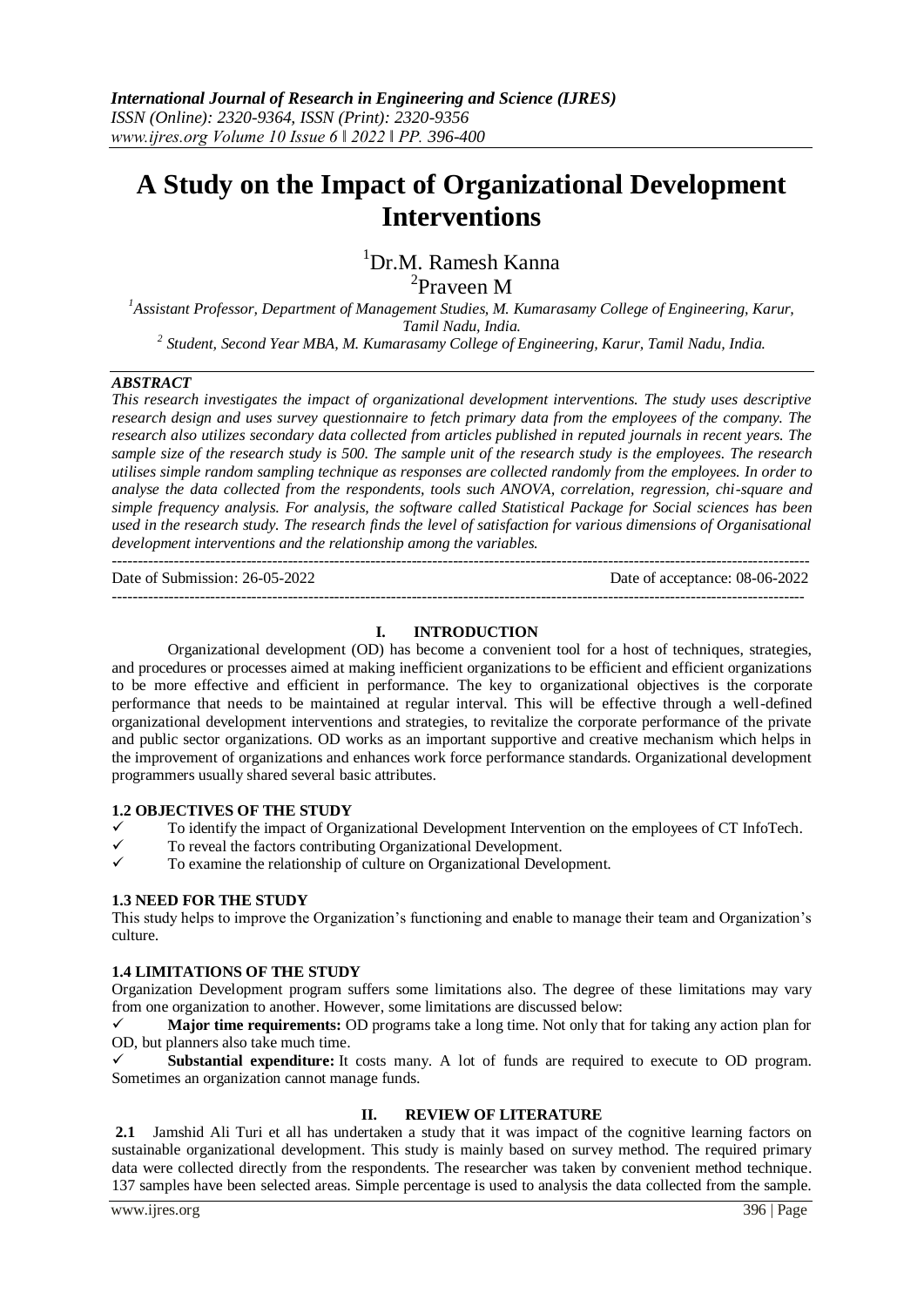The aim of the present study is to gain knowledge about the different factors which contributes to the satisfaction of the customers.

**2.2** J. Chandrasekar et all has undertaken a study that it was impact of organizational development interventions. This study is mainly based on survey method. The required primary data were collected directly from the respondents. The researcher was taken by convenience method technique. 300 samples have been selected areas. Frequency analysis is used to analysis the data collected from the sample. The aim of the present study is to gain knowledge about the different factors which contributes to the satisfaction of the customers.

**2.3** Clarke et all has undertaken a study that it was the effect of Organization Development Interventions (ODI) on Transformational Leadership to Enhance Employee Engagement and Employee Creativity: An Action Research in Focal College**.** This study is mainly based on survey method. The required primary data were collected directly from the respondents. The researcher was taken by convenience method technique. 323 samples have been selected areas. Correlation analysis is used to analysis the data collected from the sample. The aim of the present study is to gain knowledge about the different factors which contributes to the satisfaction of the customers.

**2.4** Karina Nielsen et all has undertaken a study that it was Organizational interventions: A research-based framework for the evaluation of both process and effects. This study is mainly based on survey method. The required primary data were collected directly from the respondents. The researcher was taken by convenience method technique. 125 samples have been selected areas. Chi-square analysis is used to analysis the data collected from the sample. The aim of the present study is to gain knowledge about the different factors which contributes to the satisfaction of the customers.

**2.5** Anamika Das et all has undertaken a study that it was Interventions for Organizational Development. This study is mainly based on survey method. The required primary data were collected directly from the respondents. The researcher was taken by snowball method technique. 279 samples have been selected areas. Chi-square analysis is used to analysis the data collected from the sample. The aim of the present study is to gain knowledge about the different factors which contributes to the satisfaction of the customers.

**2.6** Watare A**.** et all has undertaken a study that it was organization development interventions and performance of airtel Kenya. This study is mainly based on survey method. The required primary data were collected directly from the respondents. The researcher was taken by simple sampling method technique. 129 samples have been selected areas. Regression analysis is used to analysis the data collected from the sample. The aim of the present study is to gain knowledge about the different factors which contributes to the satisfaction of the customers.

**2.7** Kuo-Chung Chang, et all has undertaken a study that it was the impact of organizational intervention on system usage extent. This study is mainly based on survey method. The required primary data were collected directly from the respondents. The researcher was taken by convenience method technique. 235 samples have been selected areas. Regression analysis is used to analysis the data collected from the sample. The aim of the present study is to gain knowledge about the different factors which contributes to the satisfaction of the customers.

**2.8** John Enoch Dotse, et all has undertaken a study that it was Evolution of Organizational Development and Implications for Management of Ghanaian Organizations. This study is mainly based on survey method. The required primary data were collected directly from the respondents. The researcher was taken by convenience method technique. 185 samples have been selected areas. Regression analysis is used to analysis the data collected from the sample. The aim of the present study is to gain knowledge about the different factors which contributes to the satisfaction of the customers.

**2.9** Dr. Ali Atallah Salah, et all has undertaken a study that it was the Impact of Organizational Development on Maximizing Business Intelligence in Jordanian Joint Stock Companies. This study is mainly based on survey method. The required primary data were collected directly from the respondents. The researcher was taken by simple random sampling method technique. 264 samples have been selected areas. Frequency analysis is used to analysis the data collected from the sample. The aim of the present study is to gain knowledge about the different factors which contributes to the satisfaction of the customers.

**2.10** Dr. Okongo Nsor John, et all has undertaken a study that it was the organizational development: an intervention strategy for effective corporate performance in Nigeria. This study is mainly based on survey method. The required primary data were collected directly from the respondents. The researcher was taken by snowball method technique. 127 samples have been selected areas. Frequency analysis is used to analysis the data collected from the sample. The aim of the present study is to gain knowledge about the different factors which contributes to the satisfaction of the customers.

## **3.1 NATURE OF RESEARCH**

## **III. RESEARCH METHODOLOGY**

Research design refers to the framework of market research methods and techniques that are chosen by a researcher. Descriptive study is used in this research.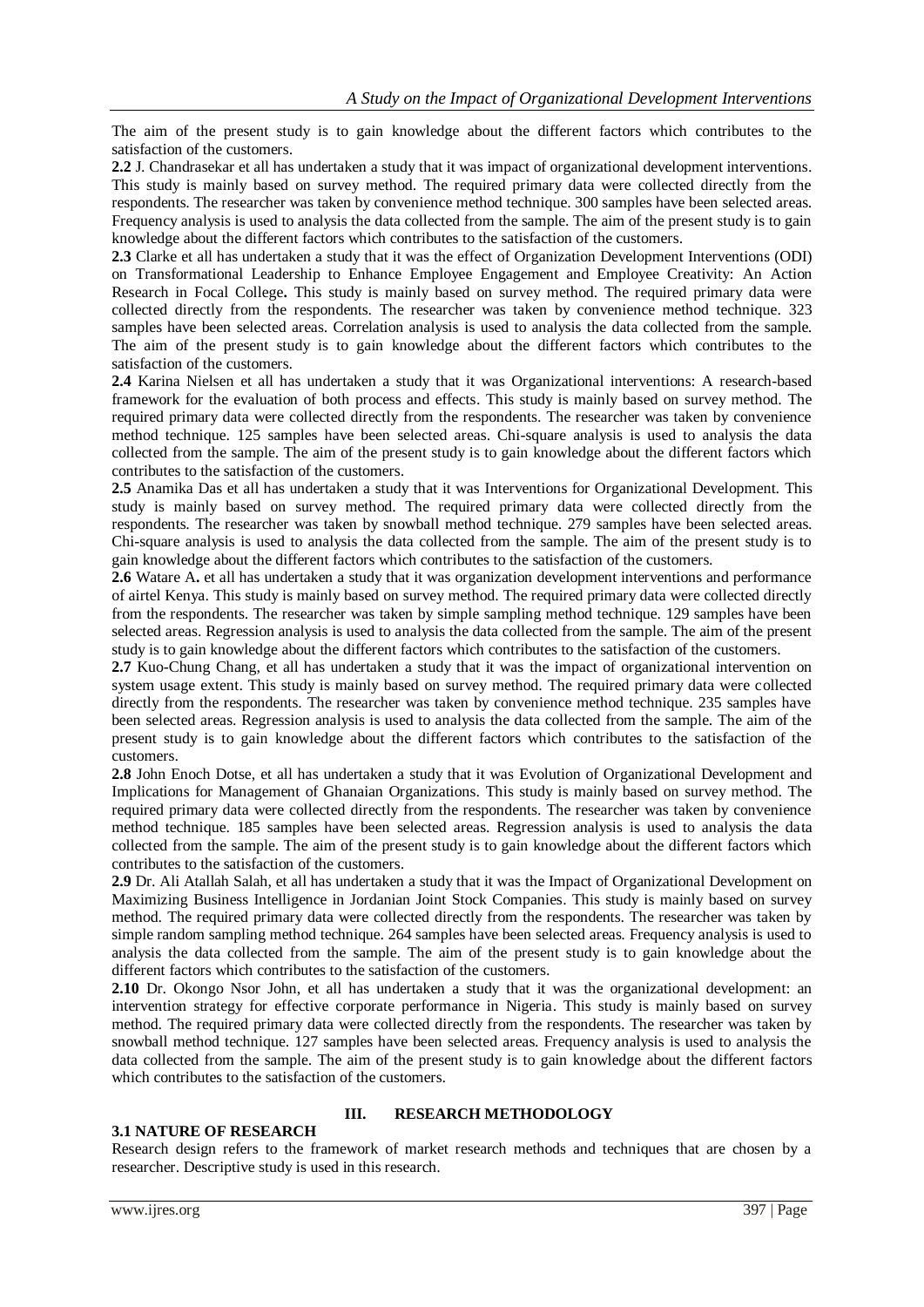## **3.2 METHOD OF COLLECTION**

The data source refers to the source from which the data are collected for conducting the study. Data are two types; primary data and secondary data.

## **Primary Data:**

The primary data are those data which are being collected by the researcher for the first time. They are the information received directly from the respondents. In this study primary data was collected from the customers with help of Questionnaire and interview schedule.

#### **Secondary data**

Secondary data are those data which have been already collected by someone else. Unpublished documents, internet, magazines serve as secondary data.

#### **3.3 SIZE OF SAMPLE**

Sample size is total number of samples selected for the study from the sampling population. Sample size of the study is 500.

## **3.4 SAMPLING METHOD**

Simple Random Sampling Method is used for this study.

Simple random sampling is a type of probability sampling in which the researcher randomly selects a subset of participants from a population. Each member of the population has an equal chance of being selected. Data is then collected from as large a percentage as possible of this random subset.

## **3.5 TOOLS USED FOR DATA COLLECTION**

## **Frequency Analysis**

Frequency analysis is a generic method of analysis that is used not only in studies that apply to social measurement but also in studies in many other scientific fields.

## **Anova**

Analysis of Variance (ANOVA) is **a statistical formula used to compare variances across the means (or average) of different groups**. A range of scenarios use it to determine if there is any difference between the means of different groups.

#### **Chi – Square**

This is a non-parametric test for testing hypothesis Chi-square test at determining whether there is any significant relationship exit among the group of data. It is a statistical measure used in the context of sampling analysis for comparing a variance to a theoretical variance**.**

Chi-Square, 
$$
= \frac{\chi^2}{\Sigma} = \frac{(O-E)^2}{E}
$$

Where, O=Observed frequency, E=Expected frequency

#### **Correlation**

Correlation is a statistical term describing the degree to which two variables move in coordination with one another. If the two variables move in the same direction, then those variables are said to have a positive correlation. If they move in opposite directions, then they have a negative correlation.

#### **Regression**

Regression is a statistical method used in finance, investing, and other disciplines that attempts to determine the strength and character of the relationship between one dependent variable (usually denoted by Y) and a series of other variables (known as independent variables)

| Table showing respondent's opinion towards Knowledge Sharing |                            |                           |            |  |  |  |
|--------------------------------------------------------------|----------------------------|---------------------------|------------|--|--|--|
| S.No                                                         | <b>Satisfaction Level</b>  | <b>No. of Respondents</b> | Percentage |  |  |  |
|                                                              | <b>Highly Dissatisfied</b> |                           |            |  |  |  |
|                                                              | Dissatisfied               |                           |            |  |  |  |
|                                                              | Neutral                    | 40                        | 8.0        |  |  |  |
|                                                              | Satisfied                  |                           | 39.4       |  |  |  |
|                                                              | <b>Highly Satisfied</b>    | 258                       | 51.6       |  |  |  |
|                                                              | Total                      | 500                       | 100        |  |  |  |

#### **IV. DATA ANALYSIS AND INTERPRETATION 4.1 Table showing respondent's opinion towards Knowledge Sharing**

Source: Primary Data Inference:

The above table reveals that 51.6% of the respondents are Highly Satisfied about knowledge sharing followed by 39.4% of the respondents are Satisfied, 8% of the respondents are Neutral, 0.6% of the respondents are dissatisfied and the remaining 0.4% of the respondents are Highly Dissatisfied.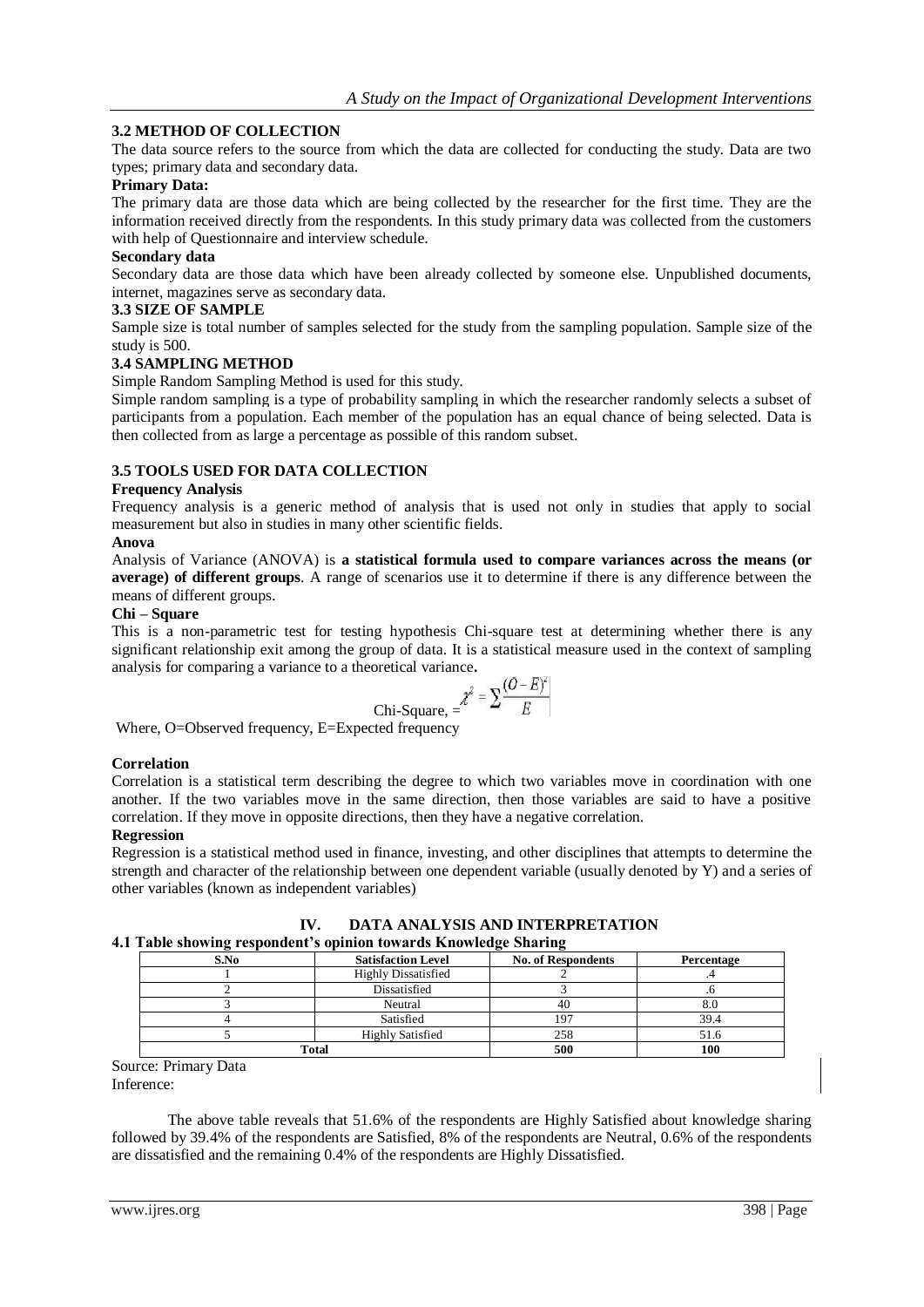|  | A Study on the Impact of Organizational Development Interventions |  |  |
|--|-------------------------------------------------------------------|--|--|
|  |                                                                   |  |  |

| 4.2 Table showing respondents' opinion towards Individual & Team Learning |                            |                           |            |  |  |
|---------------------------------------------------------------------------|----------------------------|---------------------------|------------|--|--|
| S.No                                                                      | <b>Satisfaction Level</b>  | <b>No. of Respondents</b> | Percentage |  |  |
|                                                                           | <b>Highly Dissatisfied</b> |                           |            |  |  |
|                                                                           | Dissatisfied               |                           |            |  |  |
|                                                                           | Neutral                    | 24                        |            |  |  |
|                                                                           | Satisfied                  | 232                       | 46.4       |  |  |
|                                                                           | <b>Highly Satisfied</b>    | 240                       | 48.0       |  |  |
|                                                                           | Total                      | 500                       |            |  |  |

Source: Primary Data

Inference:

The above table reveals that 48% of the respondents are Highly Satisfied about individual and team learning followed by 46.4% of the respondents are Satisfied, 4.8% of the respondents are Neutral, 0.6% of the respondents are dissatisfied and the remaining 0.2% of the respondents are Highly Dissatisfied.

|  |  |  |  |  |  | 4.3 Table for Team Work and Diversity in Work Place |
|--|--|--|--|--|--|-----------------------------------------------------|
|--|--|--|--|--|--|-----------------------------------------------------|

|                              | Value            | df | Asymptotic<br>Significance (2-sided) |
|------------------------------|------------------|----|--------------------------------------|
| Pearson Chi-Square           | $15.581^{\circ}$ |    | .004                                 |
| Likelihood Ratio             | 17.483           |    | .002                                 |
| Linear-by-Linear Association | 6.219            |    | .013                                 |
| N of Valid Cases             | 500              |    |                                      |

a. 1 cells (11.1%) have expected count less than 5. The minimum expected count is 1.50.

#### Inference:

The calculated value is less than 0.05 hence H0 is accepted and there is a relationship between Team Work and Diversity in Work Place.

#### **4.4 Table for Training and Development and Employee Capability**

|                | Sum of Squares | Df  | Mean Square |       | Sig. |
|----------------|----------------|-----|-------------|-------|------|
| Between Groups | 4.091          |     | 2.045       | 7.576 | .001 |
| Within Groups  | 134.197        | 497 | .270        |       |      |
| Total          | 138.288        | 499 |             |       |      |

## **Inference**

The calculated value is less than 0.05 hence H0 is accepted and there is a relationship between Training and Development and Employee Capability.

#### **4.5 Table for Training Effectiveness and Skill Development**

H0 There is no interconnection between Training Effectiveness and Skill Development

H1 There is interconnection between Training Effectiveness and Skill Development

|                               | <b>Correlations</b> |                                          |      |
|-------------------------------|---------------------|------------------------------------------|------|
|                               |                     | Training Effectiveness Skill Development |      |
| <b>Training Effectiveness</b> | Pearson Correlation |                                          | .052 |
|                               | $Sig. (2-tailed)$   |                                          | .247 |
|                               |                     | 500                                      | 500  |
| Skill Development             | Pearson Correlation | .052                                     |      |
|                               | $Sig. (2-tailed)$   | .247                                     |      |
|                               |                     | 500                                      | 500  |

Inference

From the above table the calculated significance value is 0.247 which was above the significance of 0.05. Hence H1 is truly fit and it is acceptable.

#### **4.6 Table for Knowledge Sharing and Compensation Management**

H0 There is no impact between Knowledge Sharing and Compensation Management

H1 There is impact between Knowledge Sharing and Compensation Management

|       | <b>ANOVA</b> <sup>a</sup> |                |     |             |      |                |  |  |  |
|-------|---------------------------|----------------|-----|-------------|------|----------------|--|--|--|
| Model |                           | Sum of Squares | Df  | Mean Square |      | Sig.           |  |  |  |
|       | Regression                | .387           |     | .387        | .794 | つつつり<br>ر ، ر. |  |  |  |
|       | Residual                  | 242.741        | 498 | .487        |      |                |  |  |  |
|       | Total                     | 243.128        | 499 |             |      |                |  |  |  |